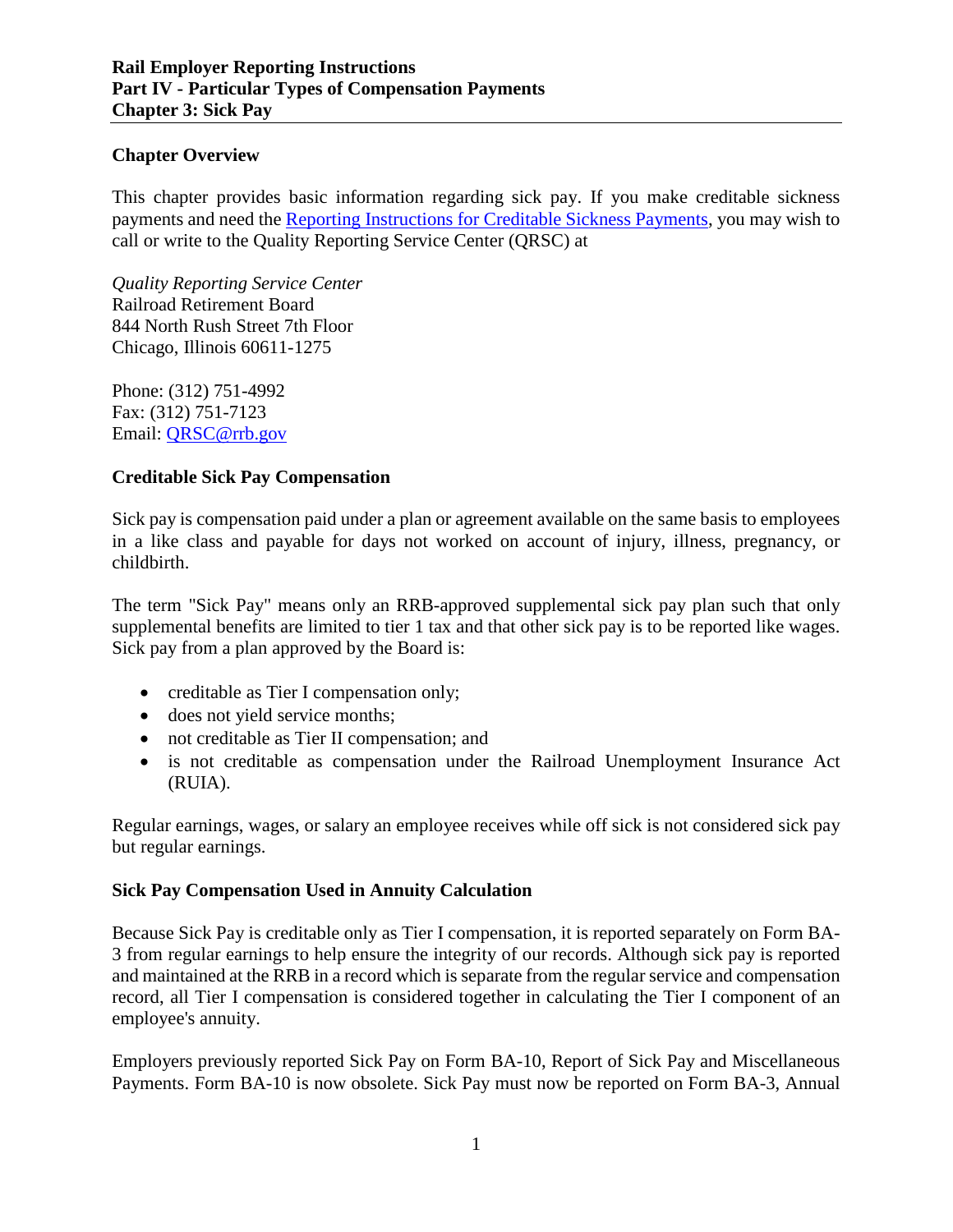Report of Creditable Compensation, and adjusted on Form BA-4, Report of Creditable Compensation Adjustments.

See Part V, Chapter 3 and 4 respectively, for instructions on completing Forms BA-3 and BA-4 to report Sick Pay.

## **Exceptions to Creditable Sick Pay Compensation**

There are three exceptions where sick pay is not creditable or taxable as Tier I compensation. The exemptions are:

- sick pay is paid by the RRB under the Railroad Unemployment Insurance Act for an onthe-job injury;
- sick pay is paid subsequent to the sixth month following the month the employee last worked; and
- sick pay is paid in the year after the employee died.

The exemption for crediting sick pay through the sixth month following the month the employee last worked does not mean that creditable sick pay is limited to six months in a year. If an employee returns to work and is off sick again, a new six month period begins from the month following the latest date worked.

#### **Coordinating Supplemental Benefits with the RRB**

If you are paying supplemental sick pay under a plan whereby you pay the difference between the sick benefits paid by the RRB and a set amount, such as the employee's regular salary, you will need to have your plan approved by the RRB. You may also want to establish a procedure to receive notification from the RRB of sickness benefit payments so that your payments are coordinated with RRB Sickness benefits. Contact the below section for information on getting a plan approved and on receiving benefit notification.

*Chief of RUIA, Internet and Support* Railroad Retirement Board 844 North Rush Street Chicago, Illinois 60611-1275

Phone: (312) 751-3389

#### **Sick Pay Paid by RRB, Provident, Trustmark, etc.**

Sickness benefits paid by the RRB under the RUIA, Provident, Trustmark or other supplemental benefit payors, are considered for crediting and tax purposes to be paid by an agent of the employer. These sickness benefits are creditable and taxable in the same way as if the employer had made the payments.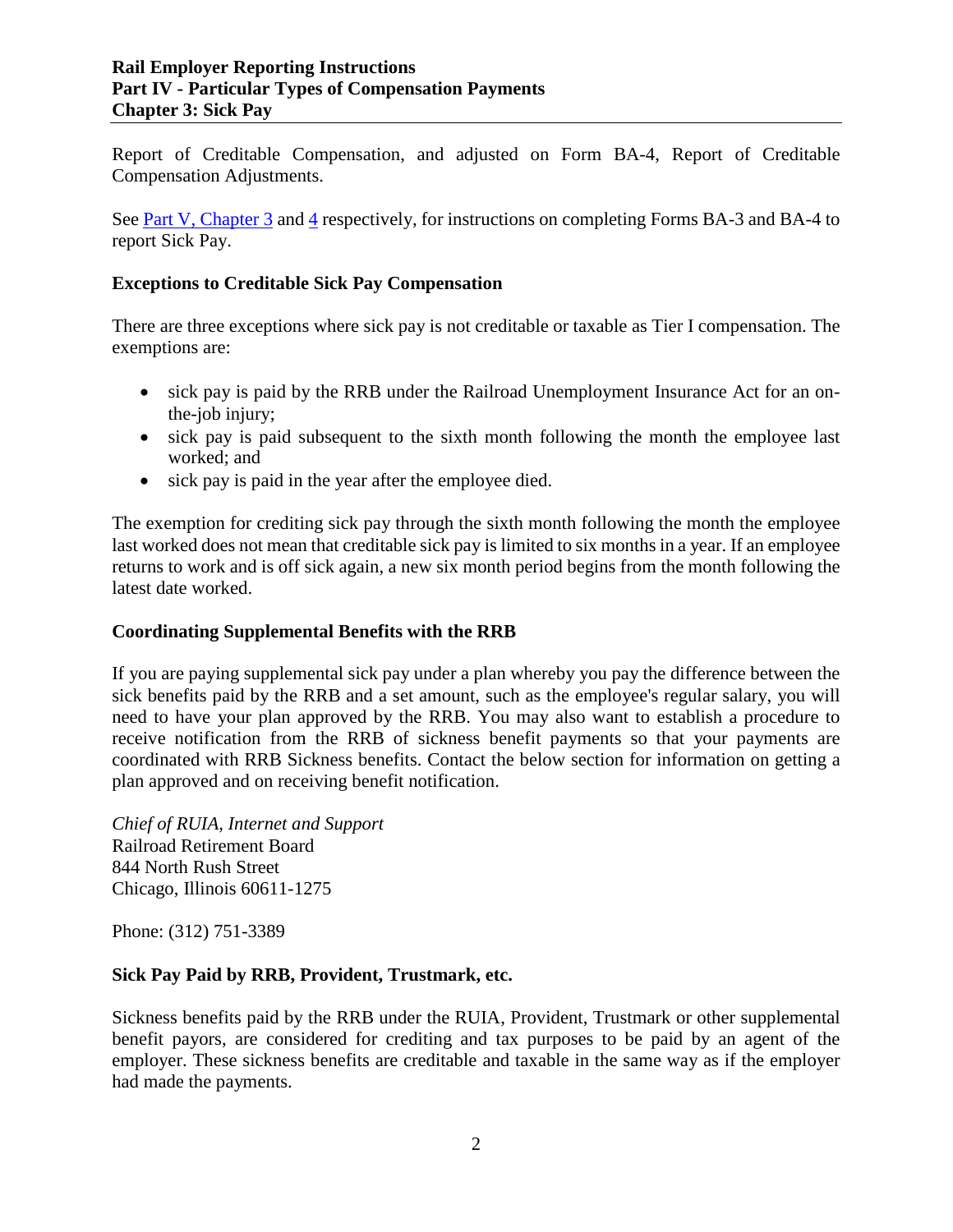#### **Compensation Reporting Responsibilities**

The responsibility for reporting compensation and the liability for depositing and reporting taxes depend on the type of sickness benefit being paid and who is making the payment. The responsibilities for the three types of sickness benefit payors are explained below.

## **Sick Pay Paid By the Rail Employer**

Employers who pay sickness benefits to their employees, are responsible for filing compensation reports and for withholding and paying all applicable taxes in regards to the sick pay. The employer files the reports under the employer's regular BA and EIN numbers. The employer can include the sick pay compensation with the other compensation on the employee's Form W-2.

### **Sick Pay Paid by the RRB or an Insurance Co who has Established Sick Pay Status under the RRA/RUIA**

The RRB will assign insurance companies who pay creditable sick pay with a BA number for accounting purposes. Insurance companies having BA numbers are referred to in these instructions as sick pay employers. The responsibilities of the Sick Pay Employer and the Rail Employer are explained below.

| <b>RRB/Sick Pay Employer Responsibilities</b> | <b>Railroad Employer Reporting</b>             |
|-----------------------------------------------|------------------------------------------------|
|                                               | <b>Responsibilities</b>                        |
| 1. Withhold the employee Tier I tax           | 1. Pay the employer matching Tier I tax, up    |
| from the sick pay.                            | to the annual Tier I maximum on                |
|                                               | combined earnings, when notified of the        |
|                                               | sick pay.                                      |
| Deposit the tax with held with the<br>2.      | Include on form CT-1 filed with IRS, the<br>2. |
| IRS.                                          | employer matching Tier I tax on sick           |
|                                               | pay.*                                          |
| 3. Notify the employer of the sick pay        |                                                |
| paid to its employees.                        |                                                |
| 4. File Form CT-1 with the IRS to             |                                                |
| report the employee Tier 1 tax on             |                                                |
| sick pay using the sick pay payor's           |                                                |
| EIN.                                          |                                                |
| 5. File Form BA-3 with the RRB                |                                                |
| using the sick pay payor's BA                 |                                                |
| number.                                       |                                                |
| 6. File Forms W-2 and W-3 with the            |                                                |
| SSA. Regular and dummy forms                  |                                                |
| may be required. See Part VI                  |                                                |
| Chapter 6 and IRS Publication 952             |                                                |
| for detailed instructions.                    |                                                |